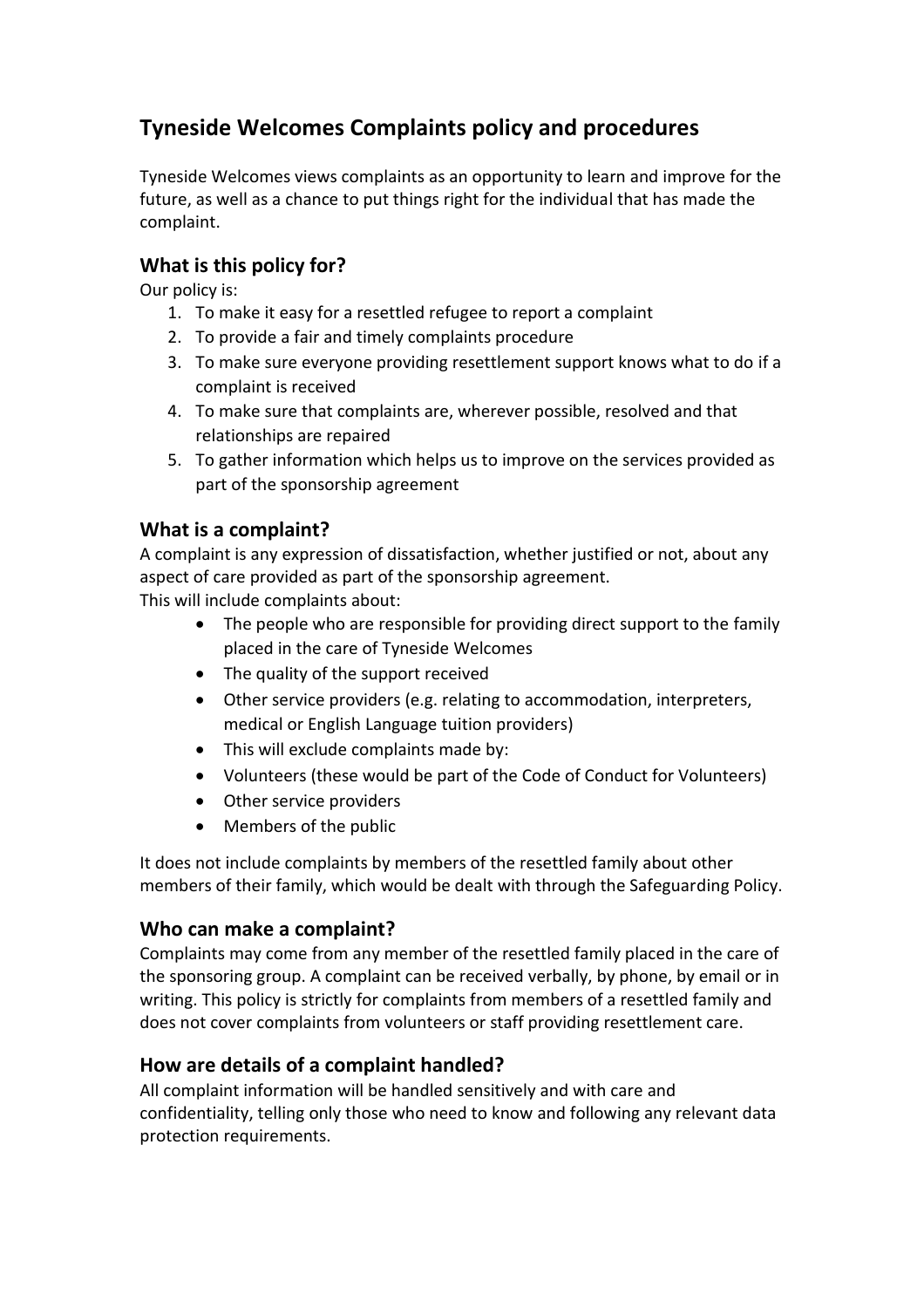# **Complaints Procedure**

### **How should a complaint be made?**

*Verbal Complaint* 

A verbal complaint should be made at the earliest opportunity to the nominated complaints officer, Sally Mitchison.

If this is not possible or is inappropriate to do so due to the nature of the complaint, the complainant should contact Richard Young as Lead Sponsor.

*Telephone Complaint* 

A telephone complaint should be made at the earliest opportunity by calling the nominated complaints officer, Sally Mitchison on 07972 201964. These details are also included in the family Welcome Pack. If this is not possible or is inappropriate to do so due to the nature of the complaint, the complainant should contact Richard Young as Lead Sponsor on 07913 506189.

#### *Written Complaint*

A complaint should be made in writing, at the earliest opportunity via email to [mitchison@blueyonder.co.uk](about:blank) or by letter to the following address:

Dr Sally Mitchison, 46, West Lane Forest Hall Newcastle upon Tyne NE12 7BE

#### **How should a complaint be responded to?**

Complaints received verbally or by telephone should be written down immediately, and a secure record kept. The person receiving the complaint should:

- 1. Record the complainant's name, address and contact telephone number
- 2. Write down the facts of the complaint
- 3. Remind the complainant of the Complaints Procedure
- 4. Advise the complainant what will happen next and give an idea of timescales
- 5. If possible, and where appropriate, ask the complainant to follow up by providing a written account of the complaint in their own words

Complaints will receive an initial response by telephone within 24 hours or by the next working day. This should be followed by a written response, including all the above as well as the name and contact details of the person assigned to handle the complaint**.**

#### **Resolving a complaint**

- i) In many cases, a complaint is best resolved by the person responsible for the issue being complained about. If the person receiving the complaint feels they may be able to resolve the complaint swiftly they should do so if possible and appropriate.
- ii) Whether or not the complaint has been resolved, the complaint information should be passed to TW's Complaints Officer, Sally Mitchison, within 48 hours.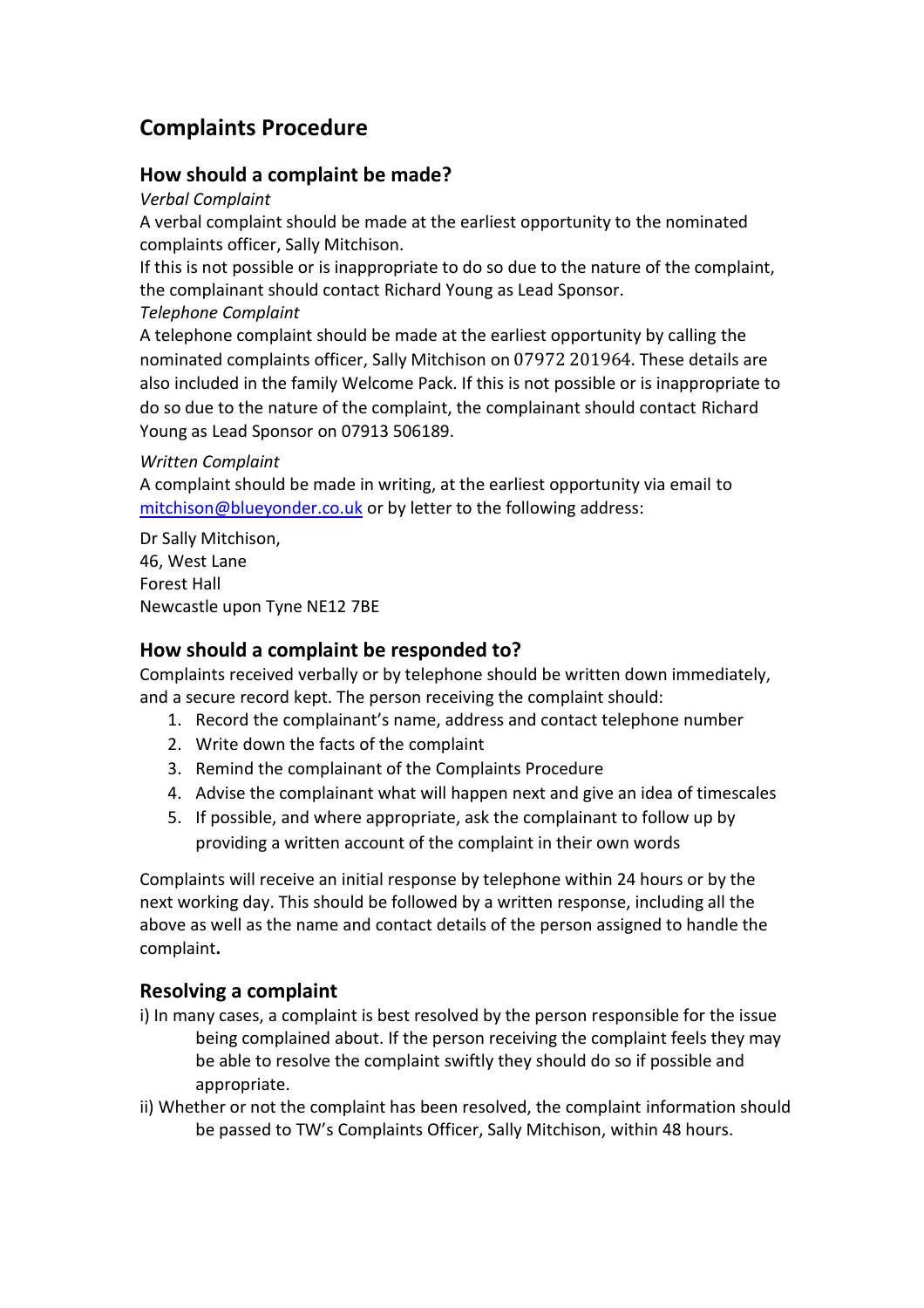- iii) On receiving the complaint, TW's Complaints Officer, Sally Mitchison, records it in the complaints log. If it has not already been resolved, they will delegate an appropriate person to investigate it and to take appropriate action.
- iv) Complaints should be acknowledged by the person handling the complaint within 48 hours. The acknowledgement should say who is dealing with the complaint and when the person complaining can expect a reply. A copy of this Complaints Procedure should be attached
- v) If the complaint relates to a specific person, they should be informed and given a fair and timely opportunity to respond as part of any investigation.
- vi) Ideally complainants should receive a definitive written reply within 10 working days. If this is not possible because for example, an investigation has not been fully completed, a progress report should be sent with an indication of when a full reply will be given.
- vii) Whether the complaint is justified or not, the reply to the complainant should describe the action taken to investigate the complaint, the conclusions from the investigation, and any action taken as a result of the complaint.
- viii) If the complainant feels that the problem has not been satisfactorily resolved, they can ask for the complaint to be *escalated*.

## **Responding to an escalated complaint**

If the complainant feels their complaint has not been satisfactorily resolved following the initial investigation, they can request it is escalated. At this stage, the complaint will be passed to Lindsay Brigham, who will be responsible for handling escalated complaints.

The request for escalation, by email or by telephone to Lindsay Brigham [\(lindsayb222@gmail.com](about:blank) and 07711 022627) should be acknowledged within 48 hours of receiving it.

The designated person should acknowledge receipt of the complaint in writing and advise the complainant how their appeal will be handled.

The designated person may investigate the facts of the case themselves or delegate a suitably senior person to do so. This may involve reviewing the paperwork of the case and speaking with the person who dealt with the initial complaint.

The same process outlined in  $v$ ) – vii) above should be followed.

Any individuals who dealt with the original complaint should be kept informed and given ample opportunity to explain the reasons for the original decision.

The decision taken at this stage is final, unless it is appropriate to seek external assistance with resolution.

Any three Trustees may make a decision for external resolution. Resolution will be sought from the North Tyneside Voluntary Organisation Development Agency, VODA [\(https://voda.org.uk/\)](about:blank)

#### **Variation of the Complaints Procedure**

The Lead Sponsor, Richard Young, may vary the procedure for good reason. This may be necessary to avoid a conflict of interest, for example, a complaint about a person who is responsible for reviewing a complaint.